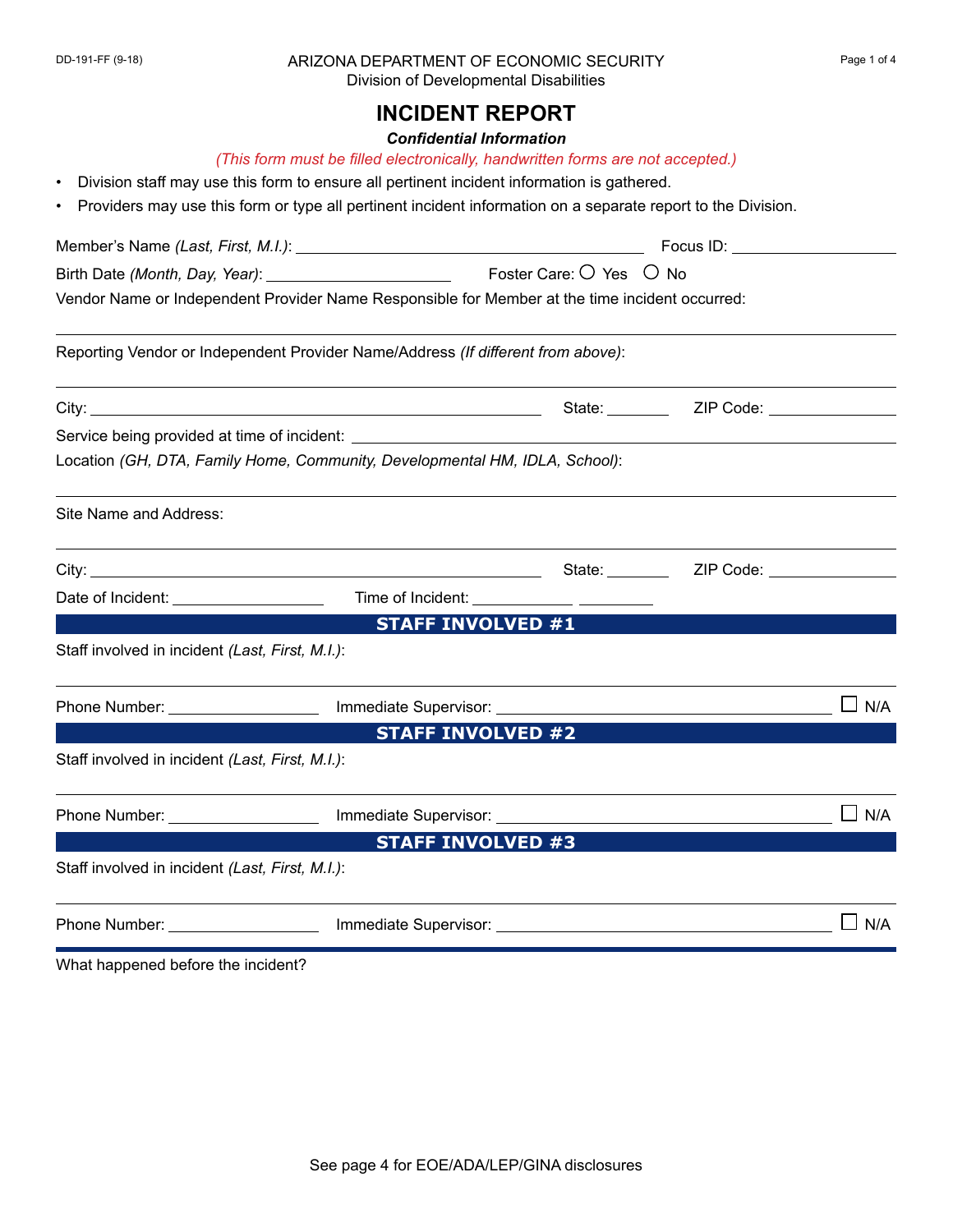#### **DESCRIBE INCIDENT THOROUGHLY.**

What happened before, during and after the incident? Include all known facts, causes of injury and emergency measures, if applicable. Write clearly, objectively and in order of occurrence, without reference to the writer's opinion.

What happened during the incident?

What could have prevented the incident?

Type of Medical Intervention *(i.e., doctor's visit, urgent care, emergency room, hospitalization)*:

Name of Facility and Address:

**NOTIFICATIONS** 

**Serious incidents**, as described in the Division's Policy Manual are to be reported and written as soon as possible, but no later than 24 hours after the incident.

**All other incidents**, as described in the Directive, must be reported to the District office by the close of the next business day following the incident.

#### **PARENT/GUARDIAN NOTIFIED:**  $\bigcirc$  Yes  $\bigcirc$  No  $\bigcirc$  N/A

*If Yes, name of person notified:* 

*If No, explain why:*

Date of Notification: \_\_\_\_\_\_\_\_\_\_\_\_\_\_\_\_\_\_\_\_ Time of Notification: <sub>.</sub>

 $\vert \textbf{v} \vert$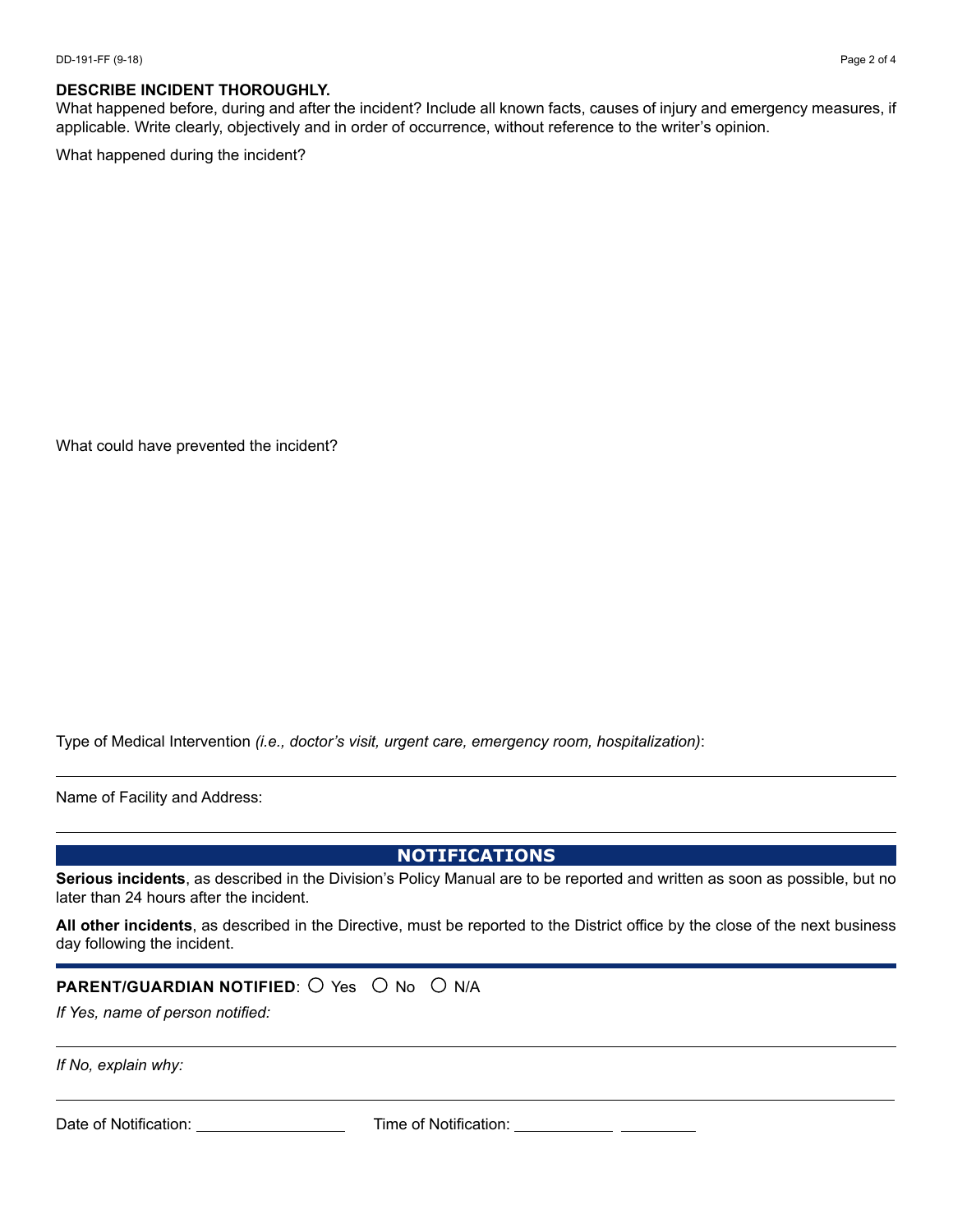### **SUPPORT COORDINATOR NOTIFIED:**  $\cup$  Yes  $\cup$  No

*If Yes, name of person notified:*

| If No, explain why:                                                                                             |                                                                                                          |                          |
|-----------------------------------------------------------------------------------------------------------------|----------------------------------------------------------------------------------------------------------|--------------------------|
| Date of Notification: Date of Notification:                                                                     |                                                                                                          | $\vert \mathbf{v} \vert$ |
| $O$ Yes $O$ No $O$ N/A<br>If Yes, name of person notified:                                                      | <b>PROTECTIVE SERVICES NOTIFIED:</b> $\bigcirc$ APS $\bigcirc$ DCS $\bigcirc$ Tribal Protective Services |                          |
| If No, explain why:                                                                                             |                                                                                                          |                          |
| Report made via: $\bigcirc$ On-Line $\bigcirc$ Telephone $\bigcirc$ Fax                                         |                                                                                                          | $\vert$ $\vert$          |
| <b>LAW ENFORCEMENT NOTIFIED:</b> $\bigcirc$ Yes $\bigcirc$ No $\bigcirc$ NA<br>If Yes, name of person notified: |                                                                                                          |                          |
| If No, explain why:                                                                                             |                                                                                                          |                          |
| Name/Address of the Responding Law Enforcement Entity:                                                          |                                                                                                          | $\Box$                   |
|                                                                                                                 |                                                                                                          |                          |
|                                                                                                                 |                                                                                                          |                          |
|                                                                                                                 |                                                                                                          |                          |
|                                                                                                                 | <b>CORRECTIVE ACTION/COMMENTS</b>                                                                        |                          |

What steps are being taken to prevent this from happening again?

|                                                                                                                                                                                                                                | Date: | Time: T |  |
|--------------------------------------------------------------------------------------------------------------------------------------------------------------------------------------------------------------------------------|-------|---------|--|
| Supervisor's name: Value of the Contract of the Contract of the Contract of the Contract of the Contract of the Contract of the Contract of the Contract of the Contract of the Contract of the Contract of the Contract of th |       |         |  |
|                                                                                                                                                                                                                                | Date: | Time:   |  |